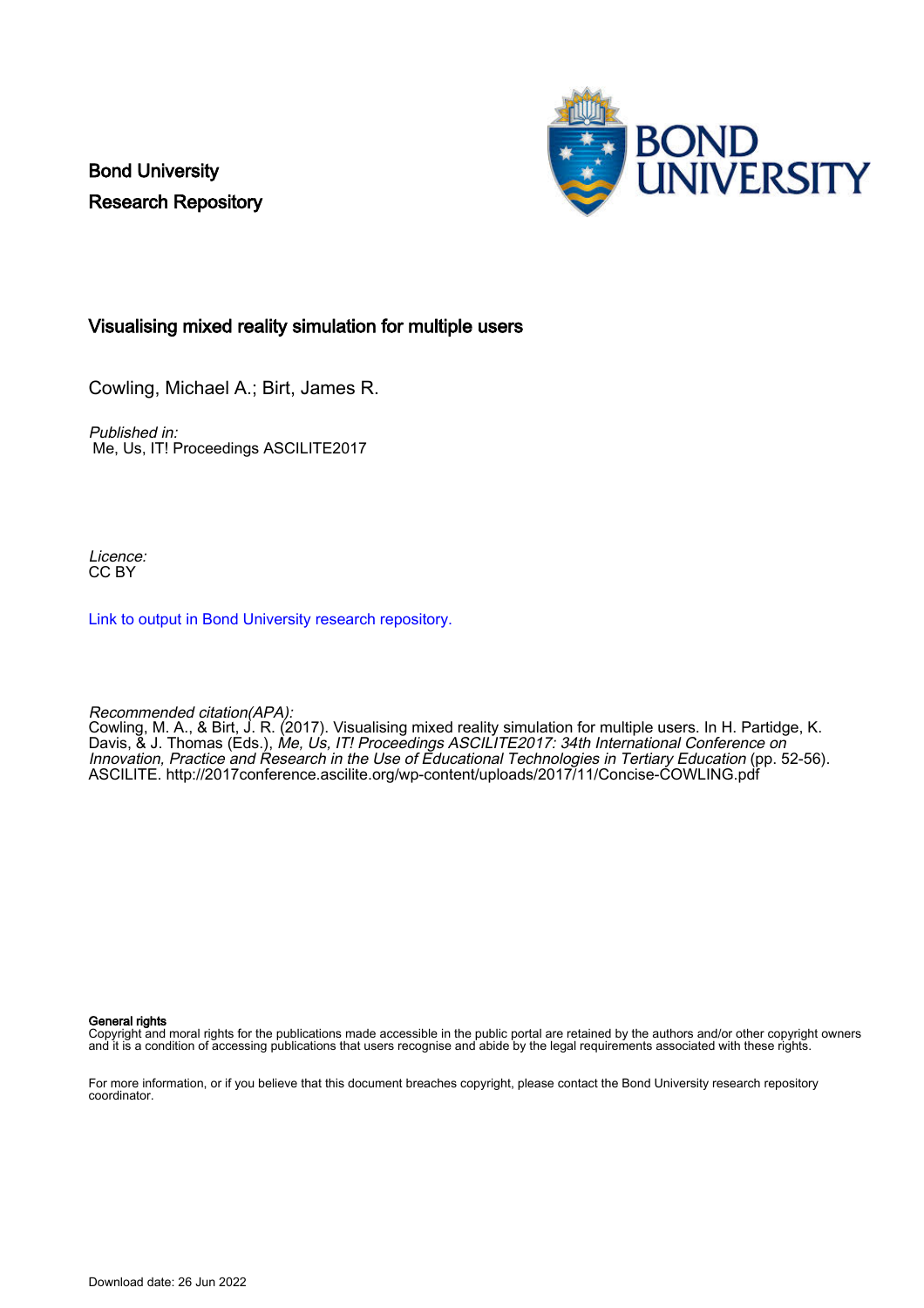# Visualising mixed reality simulation for multiple users

### **Michael Cowling CQUniversity**

**James Birt** Bond University

Blended reality seeks to encourage co-presence in the classroom, blending student experience across virtual and physical worlds. In a similar way, Mixed Reality, a continuum between virtual and real environments, is now allowing learners to work in both the physical and the digital world simultaneously, especially when combined with an immersive headset experience. This experience provides innovative new experiences for learning, but faces the challenge that most of these experiences are single user, leaving others outside the new environment. The question therefore becomes, how can a mixed reality simulation be experienced by multiple users, and how can we present that simulation effectively to users to create a true blended reality environment? This paper proposes a study that uses existing screen production research into the user and spectator to produce a mixed reality simulation suitable for multiple users. A research method using Design Based Research is also presented to assess the usability of the approach.

## **Introduction**

Blended reality collaborative learning environments strive to enhance learning through embodied co-presence in the classroom, allowing multiple learners to interact within one blended (physical and virtual) space (Bower, Cram, & Groom, 2010). Work to date in this area has looked in detail at how participants have collaborated across physical and virtual worlds, with promising results looking at the best practice to achieve this synchronicity, despite difficulties occurring in areas such as facilitating effective communication, enabling productive co-creation and establishing a sense of co-presence between virtual and physical participants (Bower, Lee & Dalgarno, 2016).

However, to date there has been limited research into how this concept of blended reality would fit into a situation involving multiple participants using mixed reality (MR) devices to experience the same digital reality simultaneously. This is important, because whilst mixed reality is having a resurgence in the literature, these experiences are often physically located within a space, complex to setup and individually focussed. Because of this, a single user at a time experiences the simulation, while other users are *stuck on the outside*, watching, unable to embody what the main user is fully experiencing (Loomis, 2016). Hence, a challenge presents itself, how can a method be developed that allows multiple users (located in a single space both physically and virtually) to experience this learning method simultaneously using currently available commercial technology, creating a true blended reality that uses mixed reality in the same physical space?

This paper will explore the use of new techniques in producing effective mobile mixed reality simulations that work to provide users with a true simultaneous mixed reality experience. Specifically, it will look at how the use of an in-headset view can be combined effectively amongst multiple users to produce a clearer idea of how the mixed reality intervention operates, proposing an experimental and research design to test various views of this concept and looking to answer the research question "How can a mixed reality simulation be experienced effectively by multiple users simultaneously?"

### Background literature

Technologies such as 3D printing (3DP), augmented reality (AR), virtual reality (VR) and mobile bring your own devices (BYOD) have emerged as innovative technologies to assist learners (Adams et al., 2017). Similarly, the term mixed reality (MR) has become more popular as a mechanism to provide a framework to position these new technologies across real and virtual worlds (Milgram and Kishino 1994). This has resulted in the development of new paradigms, tools, techniques, and instrumentation that allow for immersive visualisations at different and multiple scales, and the design and implementation of comparative mixed reality pedagogy across multiple disciplines (Magana, 2014). More recently, researchers have started to explore the connections between these technologies to greater enhance learning through the affordances of each of these technologies in combination (Cowling, Tanenbaum, Birt & Tanenbaum, 2017). At the same time, researchers have continued to look at how the digital and physical worlds can be combined, and how students can work effectively in these worlds



This work is made available under a [Creative Commons Attribution 4.0 International](https://creativecommons.org/licenses/by/4.0/) licence.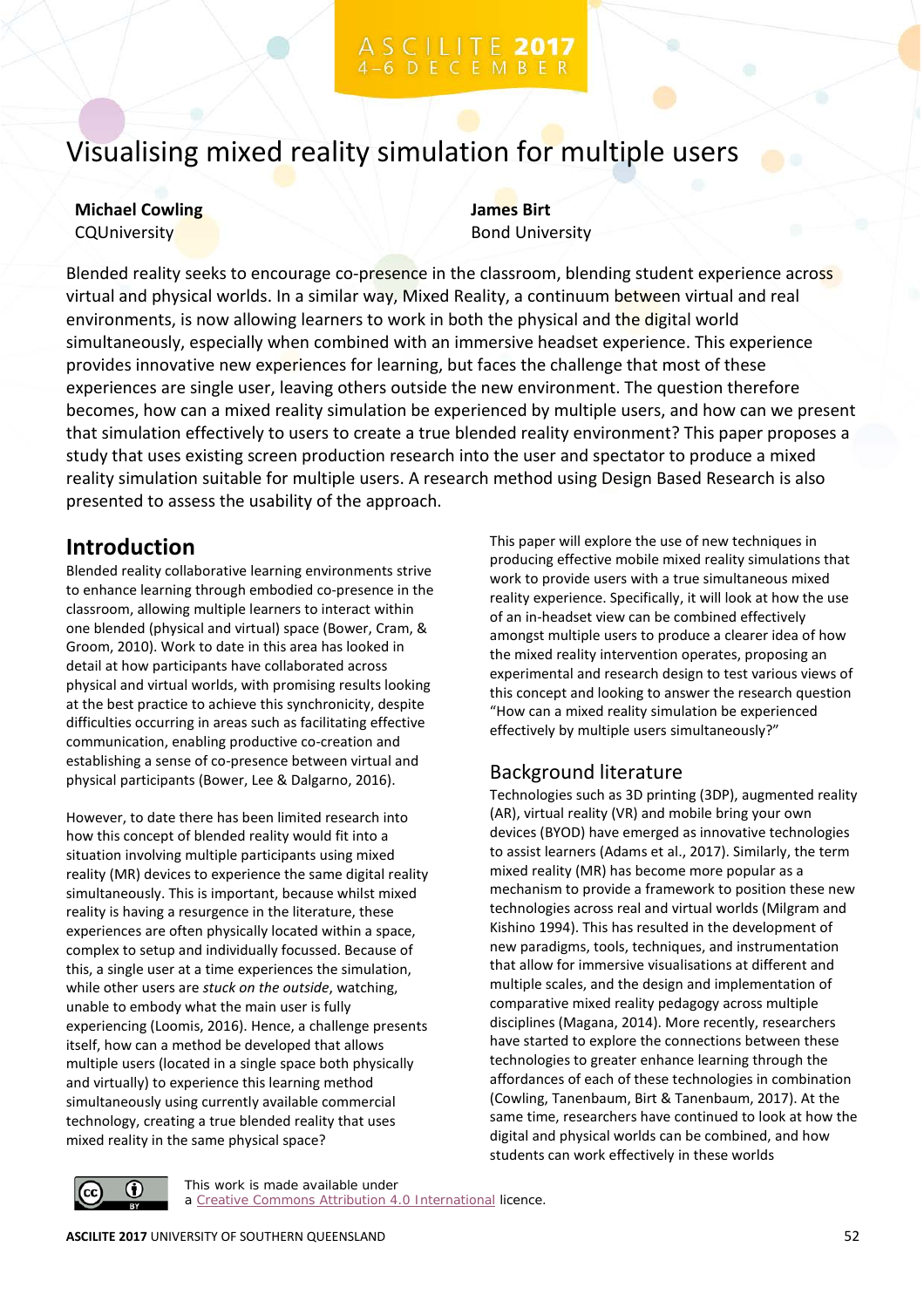# C I L I T E 2017

simultaneously in the form of blended reality (Bernard, 2014). This work builds on the work of Moreno & Mayer (2007) and Mayer (2014) that looked at how multiple forms of modality (in this case pictures and text) could be combined to provide a more cohesive environment. It also builds on work by Ainsworth (2014) that looked at ways to use multimedia environments for discovery learning.

Specifically, work by Bower, Lee & Dalgarno (2016) looked at how these new digital and physical environments could become true blended reality collaborative environments, bringing together participants in augmented reality spaces and allowing them to interact. This work found that whilst there were technological and logistical challenges, the technology did work towards communication, collaboration, and co-presence. However, it did acknowledge that the technology as implemented in the pilot study did maintain a hard distinction between the physical and the virtual environment, and required users to switch between communicating across and within spaces.

This hard distinction makes it difficult for current blended reality work to be applied to immersive mixed reality systems. Specifically, as noted previously, once a user puts on a headset, they are immersed in an individual world, and spectators are left on the outside (Loomis, 2016). Work has been done in this area in other disciplines, with Lukosch, Billinghurst, Alem, & Kiyokawa (2015) reporting on successful studies in product design, maintenance and factory planning. Billinghurst, Clark & Lee (2014) also note the use of collaboration systems in research contexts in mixed reality. However, little work appears to have been done on the use of co-presence mixed reality simulations in an educational environment for collaborative problem solving, skills development and training.

This raises the question, as education moves towards a multimodal pedagogy of online and face to face learning, and given the individual nature of mixed reality technology, how do we effectively produce a mixed reality experience for multiple users that blends the physical and virtual classroom? In this space, the field of screen production, and particularly research into new modes of screen production has the potential to help provide some answers to this problem. Berry (2016) uses the theory of Ingold's (2008) zones of entanglement to explain that mobile devices provide us with an environment which surrounds the organism. She argues that these notions provide alternative and useful ways to explore and reflect upon how this new participatory culture and creative vernaculars penetrate our everyday lives, as well as dynamic adjustment to our social and routine practices. Drawing on the work of Creswell (2011), Berry (2016) argues that this change is part of a

larger push towards mobility and movement and will only increase in the future.

Looking at MR and the growth of mobile MR, it's clear that these concepts apply even more strongly to the immersive world created in a MR context. And yet, as noted, it is difficult for mixed reality to present any more than a single user experience. Drawing on the view of Kerrigan (2016), it's clear that the role of spectator in the mixed reality space is yet to be well defined, and that they are not a part of the filmic reality when developing mixed reality simulations. A possible solution to this problem is presented by Kerrigan (2016), through the *Systems View of Creative Practices*. Using this framework, the role of the agent that participates in the simulation can be reframed to include somebody who poses simultaneously as both a user and a spectator. In this way, the roles become deeply interconnected, and the developer can work with this new type of agent in mind.

In practice, for mixed reality, this therefore gives us a way forward to develop mixed reality screen production that considers both the active user and the spectator. By embodying the new agent as described by Kerrigan (2016), and incorporating the work of Berry (2016) as well as the overarching theory of zone of entanglement as outlined by Ingold (2008), the developer can create a simulation that provides insight for both participant and spectator. The next section will explain how an intervention could be designed with these principles in mind.

### Experimental design

Previous work by the authors piloted an approach to asynchronous multi-user mixed reality that can be used to ground this experiment. As detailed in (Birt, Moore & Cowling, 2017), a mixed reality implementation was conducted in paramedic science involving 3d printed tools and an augmented reality app. In addition to being provided with these components, students were also provided with a video explaining how to conduct the simulation. Following the theory laid out by Kerrigan (2016), this video was constructed for students using integrated knowledge of both the spectator and the user view. In practice, this meant showing students both views simultaneously using a picture-in-picture style screen production method.

Imagery from this video tutorial is shown in Figure 1. Sample videos can also be found on youtube at the following link [\(http://youtu.be/wIfwZFKlSQU\)](http://youtu.be/wIfwZFKlSQU). Students were shown how the whole procedure could be conducted from both the spectator view and the user view, and were then asked in surveys after the intervention how this helped with their learning. Response from students was that they felt the video was useful (with 95% of students that used the simulation indicating that the video was helpful), but data was not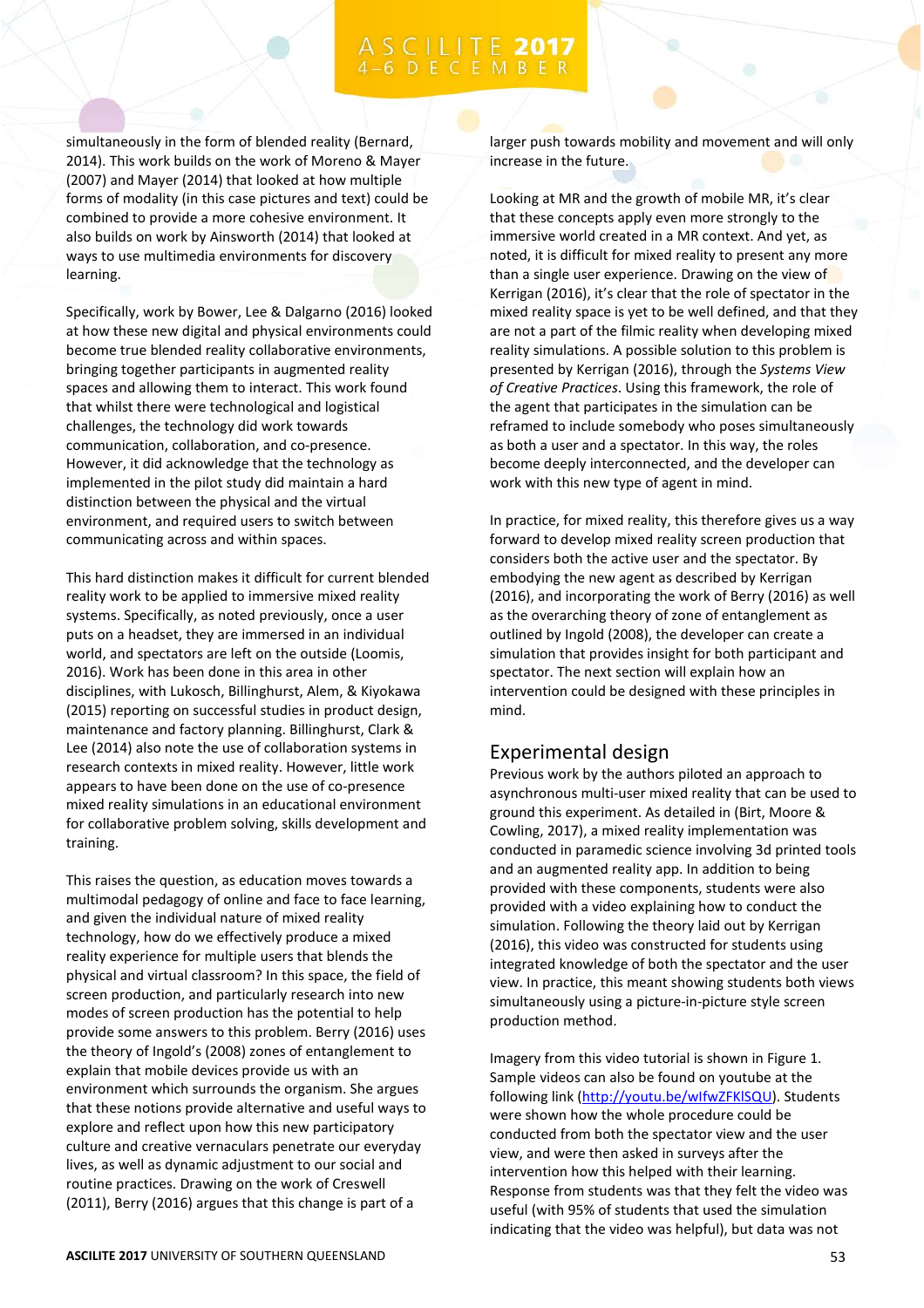collected on their specific perception of the mixed reality tutorial video.



*Figure 1: Screen Production of Student Tutorial Showing Combined Spectator and User Views*

However, this view, whilst useful for confirming the spectator-user combination, does not allow for a true collaborative mixed reality experience, where agents can transition seamlessly from a user context to a spectator context as required to work with the simulation. Further, it does not show whether there is value in this type of true collaborative simulation in the classroom, as opposed to a view similar to that presented above.

For this reason, a further experiment in multi-user mixed reality is being proposed. Using existing mobile mixed reality hardware similar to that presented in the previous trial, five views will be constructed and presented to participants. Based on the previous screen production research identified, these views will all involve a single user and multiple spectators, and will comprise:

- 1. Multiple Spectators via non-immersive POV: In this view, a single user will wear the headset to complete a simple task, with other users viewing what they see (their Point-of-View or POV) on a standard screen. This represents the baseline usual representation of how multiple users experience a mixed reality simulation – via an external 2D view from the user's perspective.
- 2. Multiple Spectators via immersive POV: In this view, the single user view will be replicated into other immersive stereoscopic headsets worn by the other participants. Spectators will not be able to manipulate the simulation, but will be able to see it from a first person POV but with depth. Previous work has indicated that this view might cause motion sickness and disorientation for spectators as they have no control over their view or actions (Suma, 2010).
- 3. Multiple Spectators with POV and PiP: Replicating the previous study, this view will show spectators both a POV for the mixed reality user, as well as an in-set non-enhanced

picture-in-picture (PiP) view of the user from a second spectator-style angle.

- 4. Multiple Spectators with non-immersive thirdperson view: Working to enhance the PiP approach, this view will incorporate a thirdperson view of the mixed reality user enhanced with digital objects from the mixed reality simulation. Rather than showing POV for this user, spectators will be able to view the conducted simulation in third-person view through a screen.
- 5. Multiple Spectators with immersive thirdperson view: As per option 4 above, this view will give the spectator a third-person viewpoint. However, rather than a screen, it will use existing stereoscopic immersive mobile mixed reality hardware. This is expected to be the most immersive experience for the participants of the options given.

For each of these described views, a user will be asked to perform a simple mixed reality task, with participants viewing under each of these conditions. Details of the research method used during this experiment and data collected is provided in the next section.

### Research method

The theoretical framework underpinning this work is design-based research (DBR) methodology (Anderson & Shattuck, 2012), with an underlying action research mentality (Kemmis, McTaggart, & Nixon, 2014) implemented in the conduct of the research in the classroom. Specifically, the four steps of the DBR methodology will be followed through the first loop analysis of the problem and design of the current simulation solution (as detailed in the section above), and then an evaluation will be conducted by several industry experts. This first loop will be followed by the proposed second loop pilot study that will involve an iterative implementation of the new solution using the feedback from the first loop experts and delivered into the classroom by a discipline expert practitioner positioned to evaluate the effectiveness of the solution who will provide detailed feedback on the re-design from the student stakeholder perspective. This will then result in a loop back for design refinement and further iterative testing and evaluation.

Participants will be shown a demonstration as both users and spectators in each of these views, and for each view will be asked to complete a survey to assess the effectiveness of the tool. Categories were developed for both the observation as well as the data collection for surveys. These are based on previous work conducted by one of the authors (Birt & Horvoka, 2014). For the second loop, an undergraduate class at the lead authors institution will be recruited as per the studies ethics to perform the testing. Specifically, a small sample of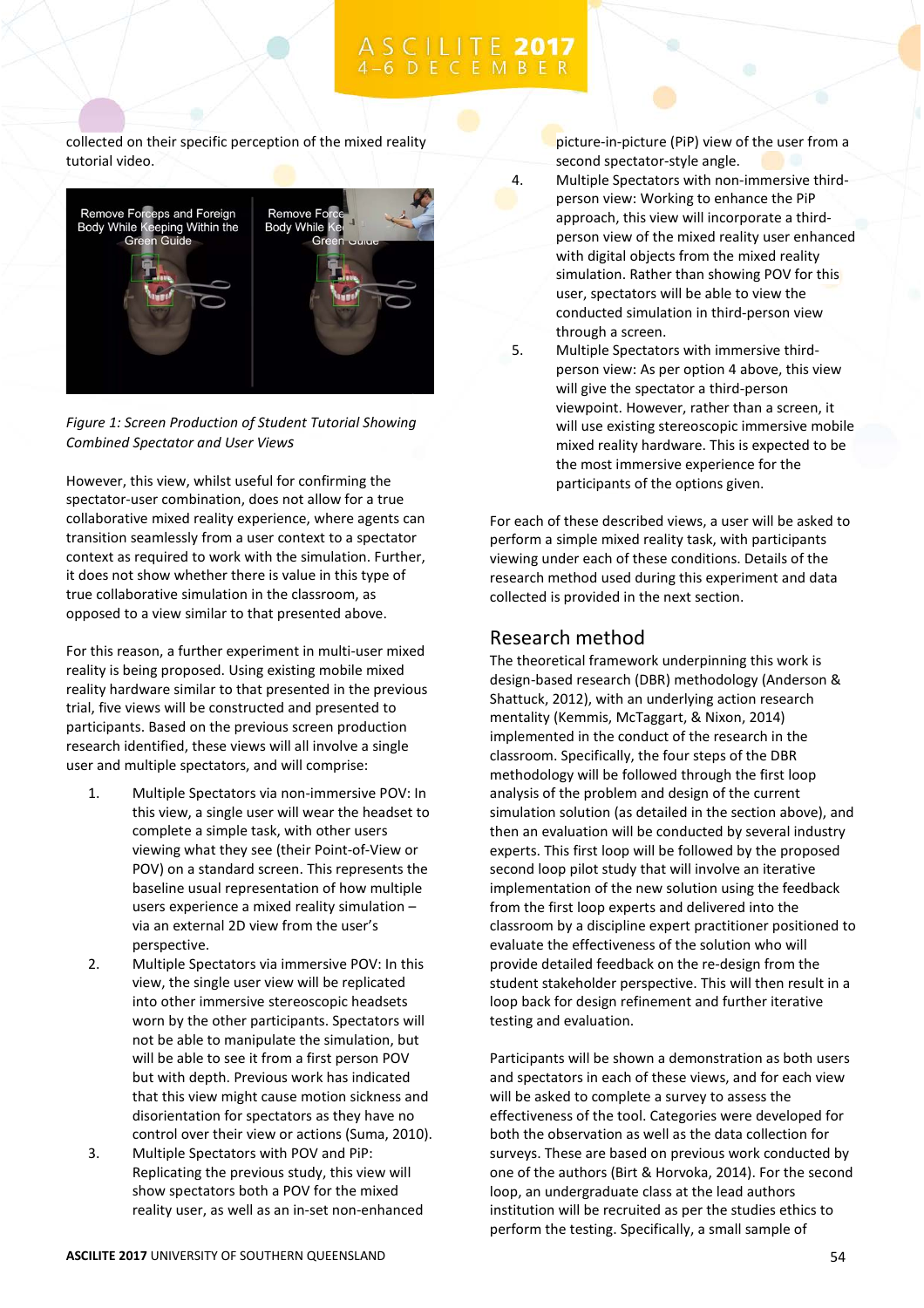students (*n <= 30*) will be selected for this initial student usability test in line with common first phase software usability testing practice (Nielsen, 2012), so that it would be possible for a single research assistant to interact with these students in depth and collect rich feedback on their use of the tool. Data from these loops will then be analysed and used in a DBR process to assess and refine the prototype. Future testing of the system in the classroom will then be conducted to determine which multi-user mixed reality can most effectively be used for learning.

# **Conclusion**

Mixed reality is a new and growing area. In addition to challenges related to how mixed reality can be used to improve pedagogy and skills development, screen production challenges also exist on how this experience can be made accessible to multiple users, both synchronously and asynchronously. This paper has provided some insight into how these challenges might be addressed, proposing a research and experimental design seeking to answer the research question "How can a mixed reality simulation be experienced effectively by multiple users simultaneously?". Specifically, a methodology involving simultaneous viewing of the mixed reality experience from both the spectator and user view is proposed, and a research design based on Design Based Research has been proposed to test this approach.

Future work will look at how this approach can be extended to more complex synchronous mixed reality experiences. In particular, thought will be given to how multiple users within mixed reality can be given a seamless mixed reality experience, and how their perception of their role as spectator or user effects their ability to interact in this context. This will require connection between mixed reality devices as well as a clear understanding of the zone of entanglement, or environment which surrounds the organism, as outlined by Ingold (2008).

# **References**

- Anderson, T., & Shattuck, J. (2012). Design-based research: A decade of progress in education research? *Educational Researcher, 41*(1), 16-25. doi:10.3102/0013189X11428813
- Adams Becker, S., Cummins, M., Davis, A., Freeman, A., Hall Giesinger, C., and Ananthanarayanan, V. (2017). *NMC Horizon Report: 2017 Higher Education Edition*. Austin, Texas: The New Media Consortium. Retrieved from: [http://cdn.nmc.org/media/2017-nmc-horizon](http://cdn.nmc.org/media/2017-nmc-horizon-report-he-EN.pdf)[report-he-EN.pdf.](http://cdn.nmc.org/media/2017-nmc-horizon-report-he-EN.pdf)

Ainsworth, S. (2014). The Guided Discovery Learning Principle in Multimedia Learning. Chapter. In *The Cambridge Handbook of Multimedia Learning*, edited by Richard E. Mayer, 2nd ed., 464–86. Cambridge Handbooks in Psychology. Cambridge: Cambridge University Press. doi:10.1017/CBO9781139547369.024.

- Bernard, R. M., Borokhovski, E., Schmid, R. F., Tamim, R. M., & Abrami, P. C. (2014). A meta-analysis of blended learning and technology use in higher education: from the general to the applied. *Journal of Computing in Higher Education*, *26*(1),87-122. doi:10.1007/s12528-013-9077-3.
- Berry, M. (2016). Out in the open: locating new vernacular practices with smartphone cameras, *Studies in Australasian Cinema*, 10 (1): 53-64. doi: 10.1080/17503175.2015.1084173.
- Billinghurst, M., Clark, A. & Lee, G. (2014) *A Survey of Augmented Reality*. Foundations and Trends in Human-Computer Interaction, 8(2-3): 73–272.
- Birt, J. & Horvoka, D. (2014). Effect of mixed media visualization on learner perceptions and outcomes. *Proceedings of the 25th Australasian Conference on Information Systems, Auckland, New Zealand.* doi:10292/8097
- Birt, J., Moore, E., & Cowling, M. (2017, April). Piloting mobile mixed reality simulation in paramedic distance education. *Paper presented at 5th IEEE Conference on Serious Games and Applications for Health. Perth, Western Australia*. Retrieved from [http://epublications.bond.edu.au/fsd\\_papers/491/](http://epublications.bond.edu.au/fsd_papers/491/)
- Bower, M., Lee, M. J., & Dalgarno, B. (2016). Collaborative learning across physical and virtual worlds: Factors supporting and constraining learners in a blended reality environment. *British Journal of Educational Technology*. 48: 407–430. doi:10.1111/bjet.12435
- Bower, M., Cram, A., & Groom, D. (2010). Blended reality: Issues and potentials in combining virtual worlds and face-to-face classes. *Curriculum, technology & transformation for an unknown future. Proceedings of ASCILITE 2010, Sydney*, Australia. 129-140.
- Cresswell, T. (2011). Mobilities I: catching up. *Progress in Human Geography* 35 (4): 550-558. [http://journals.sagepub.com/doi/abs/10.1177/030](http://journals.sagepub.com/doi/abs/10.1177/0309132510383348) [9132510383348.](http://journals.sagepub.com/doi/abs/10.1177/0309132510383348)
- Cowling, M., Tanenbaum, J., Birt, J., & Tanenbaum, K. (2016). Augmenting reality for augmented reality. *Interactions, 24*(1), 42-45. doi:10.1145/3019008